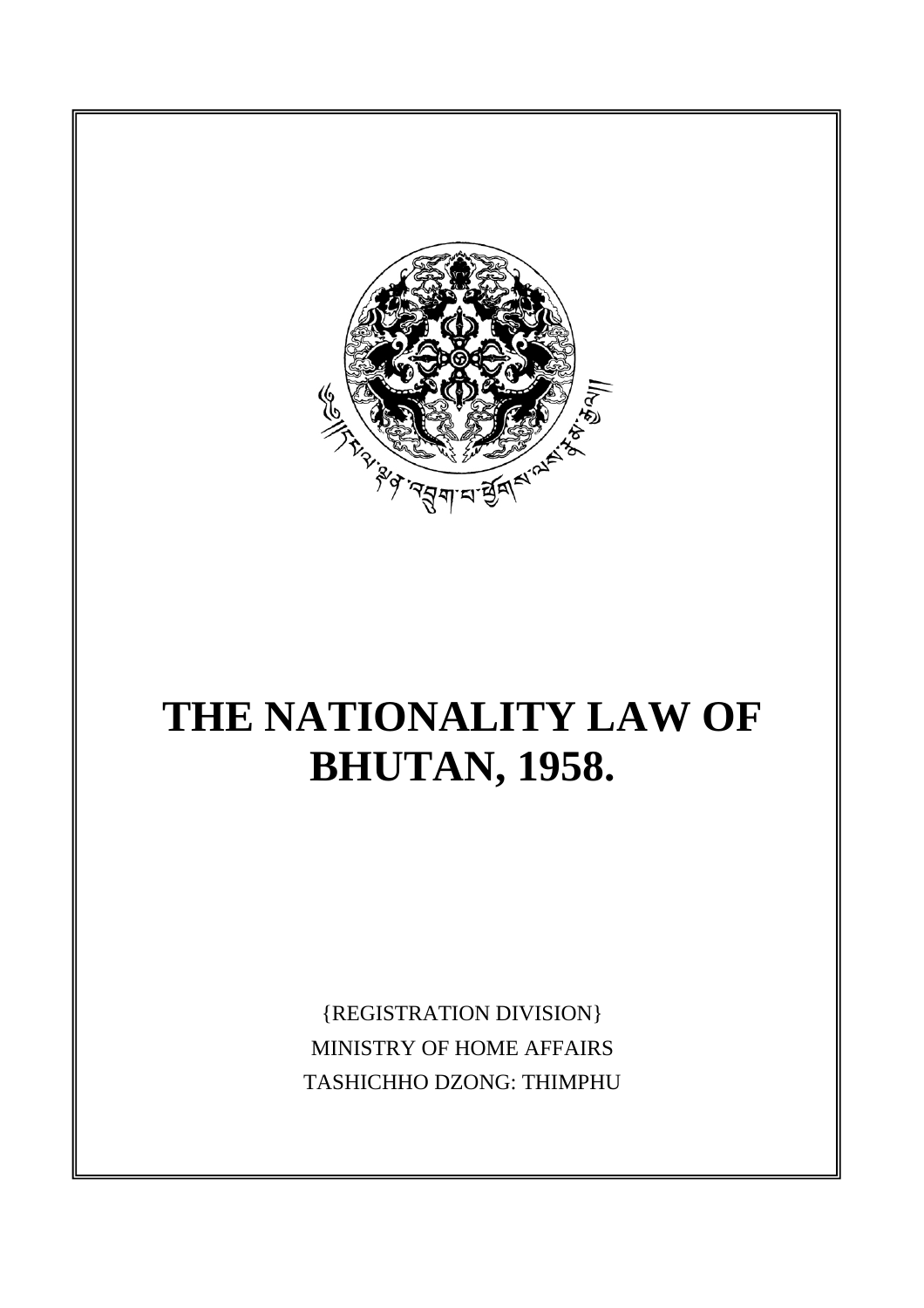## **THE NATIONALITY LAW OF BHUTAN, 1958.**

Having found it necessary to amend this law relating to the acquisition and deprivation of Citizenship which has been in force till date, His Majesty the Druk Gyalpo, in accordance with the Royal Advisors, people and the Monastic body, is pleased to incorporate the following changes:

- 1. This law may be called the Nationality Law of Bhutan, 1958 and it shall be effective throughout the kingdom of Bhutan.
- 2. This law shall be in force throughout the kingdom of Bhutan from the day of its enactment.
- 3. Any person can become a Bhutanese National.
	- (a) If his/ her father is a Bhutanese National and is a resident of the Kingdom of Bhutan; or

- (b) If any person is born within or outside Bhutan after the commencement of this law provided the father is a Bhutanese National at the time of his/her birth.
- 4. (1) If any foreigner who has reached the age of majority and is otherwise eligible, presents a petition to an official appointed by His Majesty the Druk Gyalpo and takes an oath of loyalty according to the rules laid down by the official, he/she may be enrolled as a Bhutanese National provided that :-
	- (a) The person is a resident of the kingdom of Bhutan for more than ten years; and
	- (b) Owns agricultural land within the kingdom.
	- (2) If a woman, married to a Bhutanese National, submits a petition and takes the oath of loyalty as stated above to the satisfaction of the concerned official and provided that she has reached the age of majority and is otherwise eligible, her name may be enrolled as a Bhutanese National
	- (3) If any person has been deprived of his/her Bhutanese Nationality or has renounced his/her Bhutanese Nationality or forfeited his/her Bhutanese Nationality, the person cannot become a Bhutanese National again unless His Majesty the Druk Gyalpo grants approval to do so.
- 5. (1) If any foreigner submits a petition to His Majesty the Druk Gyalpo according to the rules described in the above sections, and provided the person has reached the age of majority and is otherwise eligible, and has served satisfactorily in Government service for at least five years and has been residing in the kingdom of Bhutan for at least 10 years, he/she may receive a Bhutanese Nationality Certificate. Once the certificate is received, such a person has to take the oath of loyalty according to rules laid down by the Government and from that day onwards, his/her name will be enrolled as a Bhutanese National.